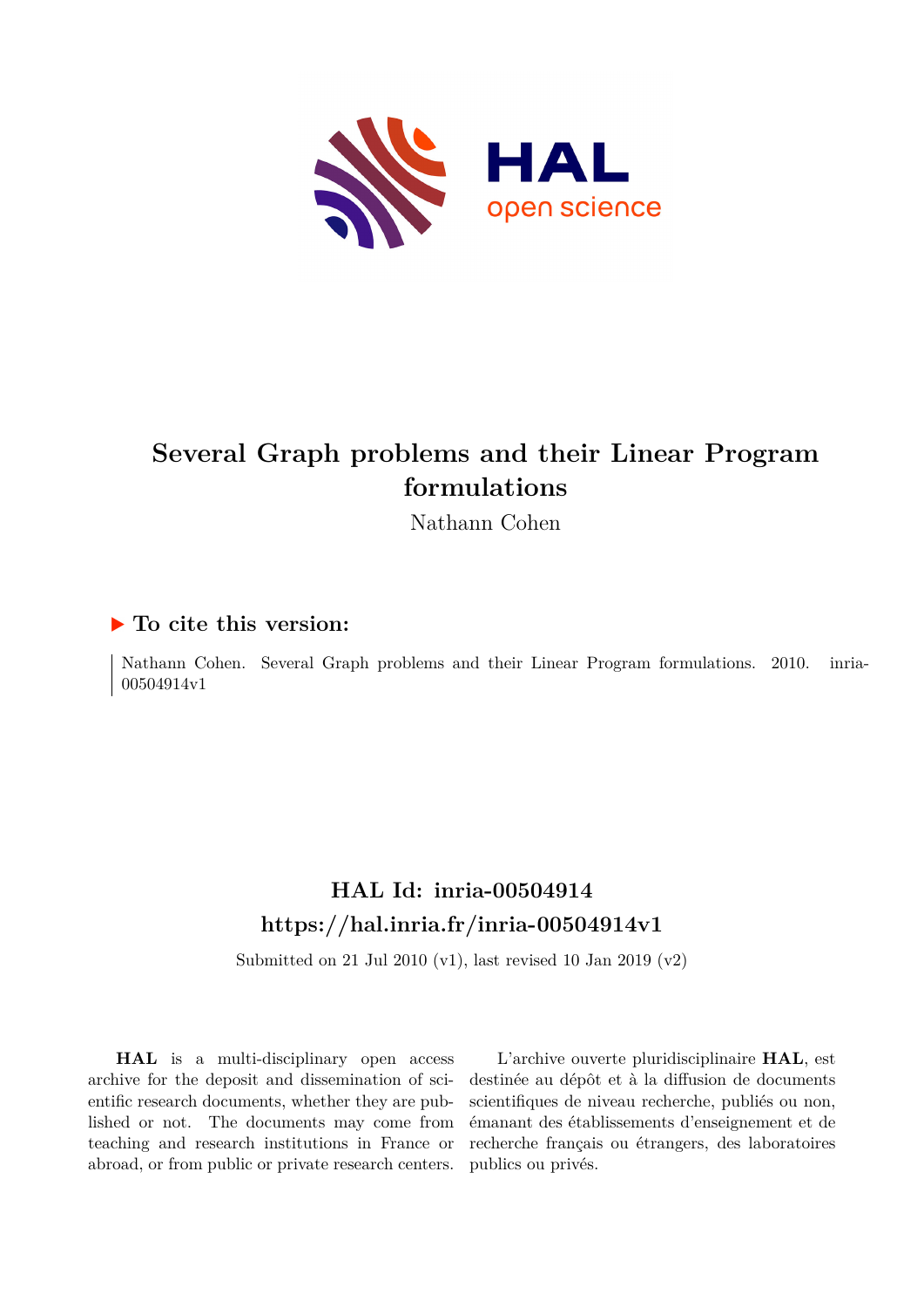# Several Graph Problems and their LP formulation

### Nathann Cohen<sup>∗</sup>

### Available since : March 4, 2010 Updated : July 22, 2010

### Abstract

This document is meant as an explanation of several graph theoretical functions defined in Sage's Graph Library (http://www.sagemath.org/), which use Linear Programming to solve optimization of existence problems.

## **Contents**

| 1 Maximum average degree       | $\overline{2}$          |
|--------------------------------|-------------------------|
| 2 Traveling Salesman Problem   | 3                       |
| 3 Edge-disjoint spanning trees | $\overline{\mathbf{4}}$ |
| 4 Steiner tree                 | 5                       |
| 5 Linear arboricity            | 6                       |
| 6 Acyclic edge coloring        | 6                       |
| 7 H-minor                      | 7                       |

<sup>∗</sup> nathann.cohen@gmail.com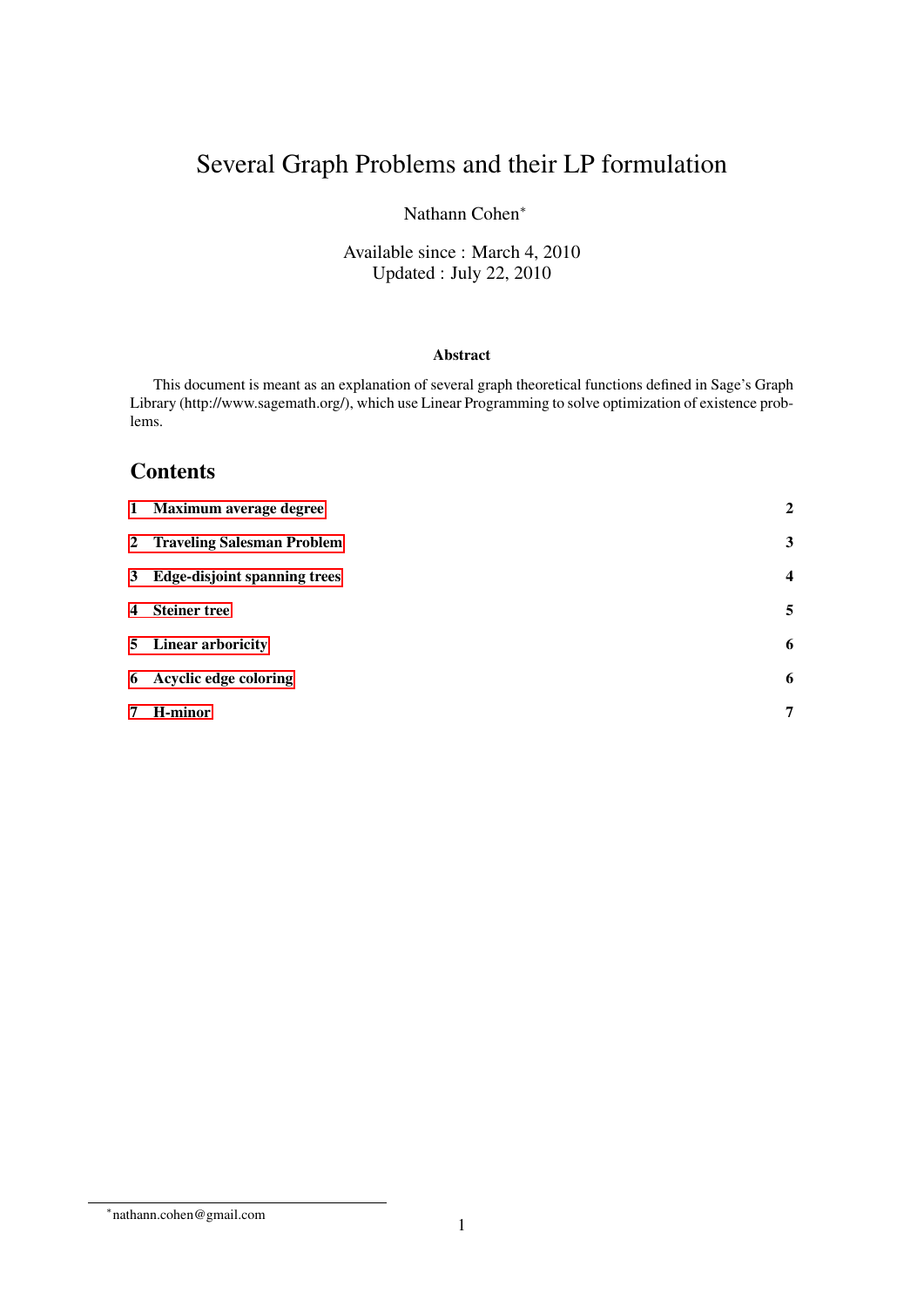### <span id="page-2-0"></span>1 Maximum average degree

The average degree of a graph G is defined as  $ad(G) = \frac{2|E(G)|}{|V(G)|}$ . The maximum average degree of G is meant to represent its densest part, and is formally defined as :

$$
mad(G) = \max_{H \subseteq G} ad(H)
$$

Even though such a formulation does not show it, this quantity can be computed in polynomial time through Linear Programming. Indeed, we can think of this as a simple flow problem defined on a bipartite graph. Let D be a directed graph whose vertex set we first define as the disjoint union of  $E(G)$  and  $V(G)$ . We add in D an edge between  $(e, v) \in E(G) \times V(G)$  if and only if v is one of e's endpoints. Each edge will then have a flow of 2 (through the addition in  $D$  of a source and the necessary edges) to distribute among its two endpoints. We then write in our linear program the constraint that each vertex can absorb a flow of at most  $z$  (add to  $D$  the necessary sink and the edges with capacity  $z$ ).

Clearly, if  $H \subseteq G$  is the densest subgraph in G, its  $|E(H)|$  edges will send a flow of  $2|E(H)|$  to their  $|V(H)|$  vertices, such a flow being feasible only if  $z \geq \frac{2|E(H)|}{|V(H)|}$  $\frac{|\mathcal{V}(H)|}{|\mathcal{V}(H)|}$ . An elementary application of the max-flow/min-cut theorem, or of Hall's bipartite matching theorem shows that such a value for  $z$  is also sufficient. This LP can thus let us compute the Maximum Average Degree of the graph.

#### LP Formulation :

- Mimimize :  $z$
- Such that :
	- a vertex can absorb at most z

$$
\forall v \in V(G), \sum_{e \in E(G) \atop e \sim v} x_{e,v} \le z
$$

– each edge sends a flow of 2

$$
\forall e = uv \in E(G), x_{e,u} + x_{e,u} = 2
$$

•  $x_{e,v}$  real positive variable

REMARK : In many if not all the other LP formulations, this Linear Program is used as a constraint. In those problems, we are always at some point looking for a subgraph  $H$  of  $G$  such that  $H$  does not contain any cycle. The edges of  $G$  are in this case variables, whose value can be equal to  $0$  or 1 depending on whether they belong to such a graph H. Based on the observation that the Maximum Average Degree of a tree on *n* vertices is exactly its average degree (=  $2 - 2/n < 1$ ), and that any cycles in a graph ensures its average degree is larger than 2, we can then set the constraint that  $z \leq 2 - \frac{2}{|V(G)|}$ . This is a handy way to write in LP the constraint that "the set of edges belonging to  $H$  is acyclic". For this to work, though, we need to ensure that the variables corresponding to our edges are binary variables.

corresponding method: Graph.maximum\_average\_degree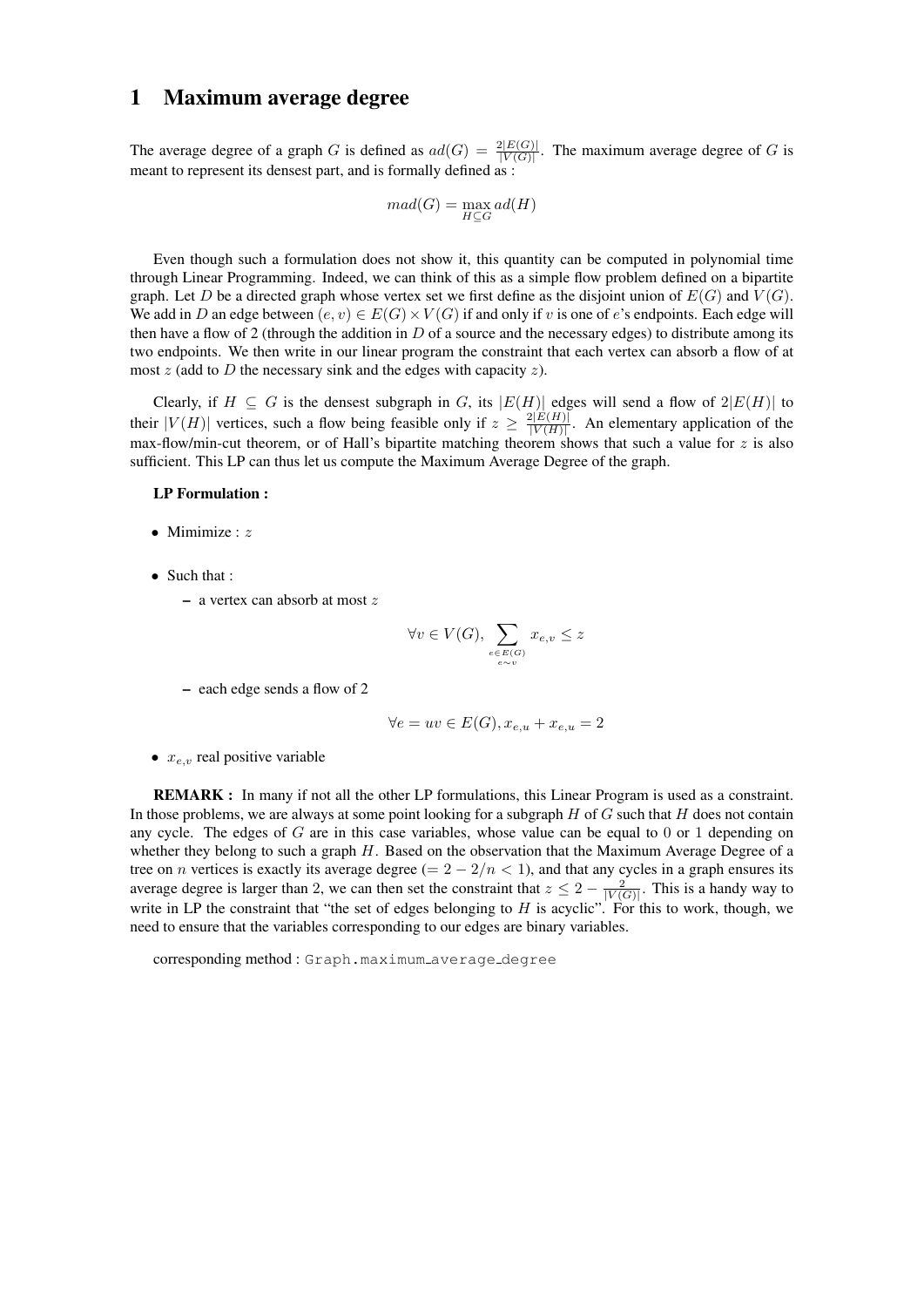### <span id="page-3-0"></span>2 Traveling Salesman Problem

Given a graph G whose edges are weighted by a function  $w : E(G) \to \mathbb{R}$ , a solution to the TSP is a hamiltonian (spanning) cycle whose weight (the sum of the weight of its edges) is minimal. It is easy to define both the objective and the constraint that each vertex must have exactly two neighbors, but this could produce solutions such that the set of edges define the disjoint union of several cycles. One way to formulate this linear program is hence to add the constraint that, given an arbitrary vertex  $v$ , the set  $S$  of edges in the solution must contain no cycle in  $G - v$ , which amounts to checking that the set of edges in S no adjacent to  $v$  is of maximal average degree strictly less than 2, using the remark from section [1.](#page-2-0)

We will then, in this case, define variables representing the edges included in the solution, along with variables representing the weight that each of these edges will send to their endpoints.

#### LP Formulation :

• Mimimize

$$
\sum_{e \in E(G)} w(e) b_e
$$

- Such that :
	- Each vertex is of degree 2

$$
\forall v \in V(G), \sum_{\substack{e \in E(G) \\ e \sim v}} b_e = 2
$$

- No cycle disjoint from a special vertex  $v^*$ 
	- ∗ Each edge sends a flow of 2 if it is taken

$$
\forall e = uv \in E(G - v^*), x_{e,u} + x_{e,v} = 2b_e
$$

∗ Vertices receive strictly less than 2

$$
\forall v \in V(G - v^*), \sum_{\substack{e \in E(G) \\ e \sim v}} x_{e,v} \le 2 - \frac{2}{|V(G)|}
$$

- Variables
	- $x_{e,v}$  real positive variable (flow sent by the edge)
	- $b_e$  binary (is the edge in the solution ?)

corresponding method :

Graph.traveling salesman problem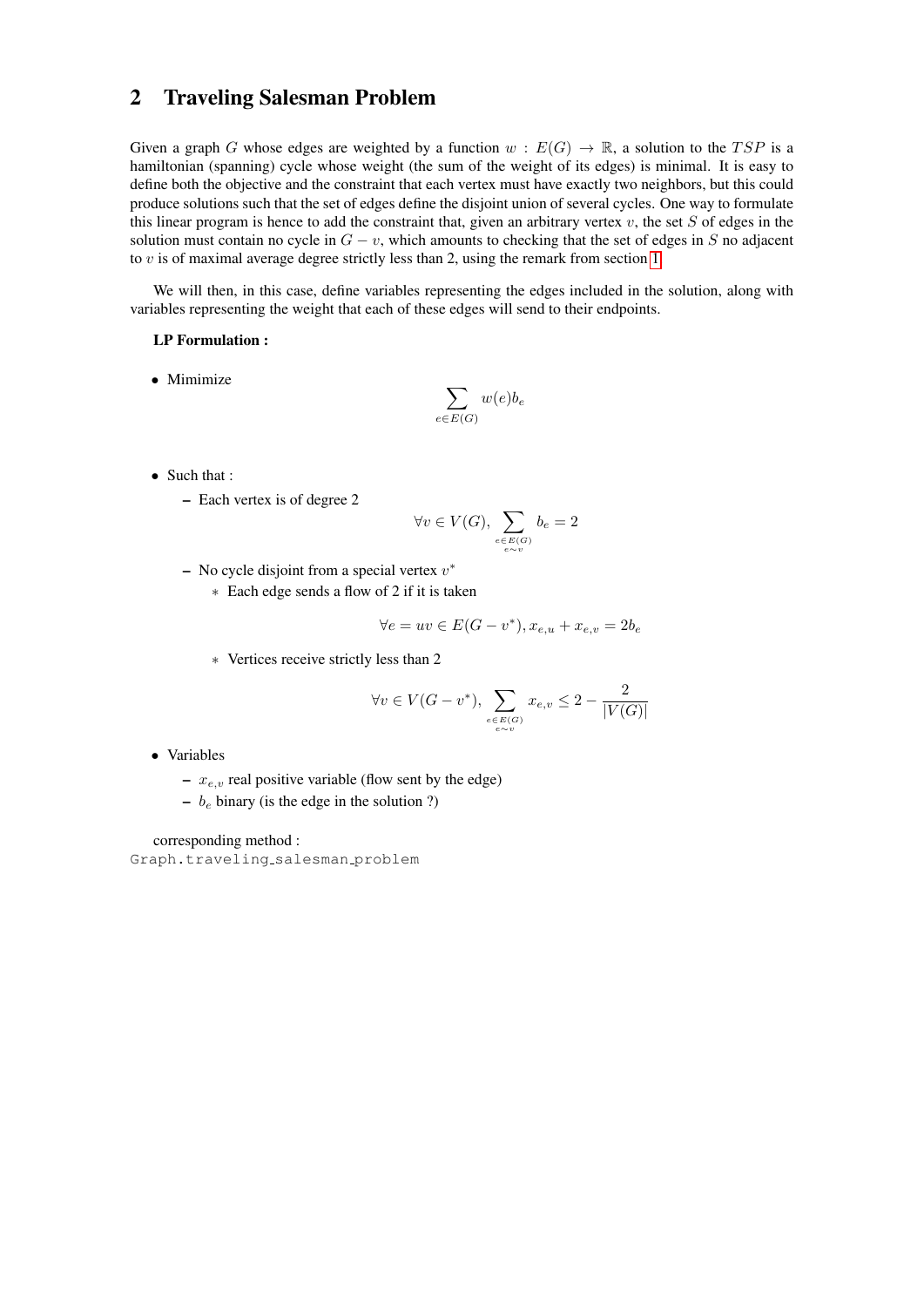# <span id="page-4-0"></span>3 Edge-disjoint spanning trees

This problem is polynomial by a result from Edmonds. Obviously, nothing ensures the following formulation is a polynomial algorithm as it contains many integer variables, but it is still a short practical way to solve it.

This problem amounts to finding, given a graph G and an integer k, edge-disjoint spanning trees  $T_1, \ldots, T_k$ which are subgraphs of G. In this case, we will chose to define a spanning tree as an acyclic set of  $|V(G)|-1$ edges.

### LP Formulation :

- Maximize : nothing
- Such that :
	- An edge belongs to at most one set

$$
\forall e \in E(G), \sum_{i \in [1,...,k]} b_{e,k} \le 1
$$

– Each set contains  $|V(G)| - 1$  edges

$$
\forall i \in [1, \ldots, k], \sum_{e \in E(G)} b_{e,k} = |V(G)| - 1
$$

- No cycles
	- ∗ In each set, each edge sends a flow of 2 if it is taken

$$
\forall i \in [1, \dots, k], \forall e = uv \in E(G), x_{e,k,u} + x_{e,k,u} = 2b_{e,k}
$$

∗ Vertices receive strictly less than 2

$$
\forall i \in [1, \ldots, k], \forall v \in V(G), \sum_{\substack{e \in E(G) \\ e \sim v}} x_{e,k,v} \leq 2 - \frac{2}{|V(G)|}
$$

- Variables
	- $b_{e,k}$  binary (is edge e in set k ?)
	- $x_{e,k,u}$  positive real (flow sent by edge e to vertex u in set k)

corresponding method : Graph.edge\_disjoint\_spanning\_trees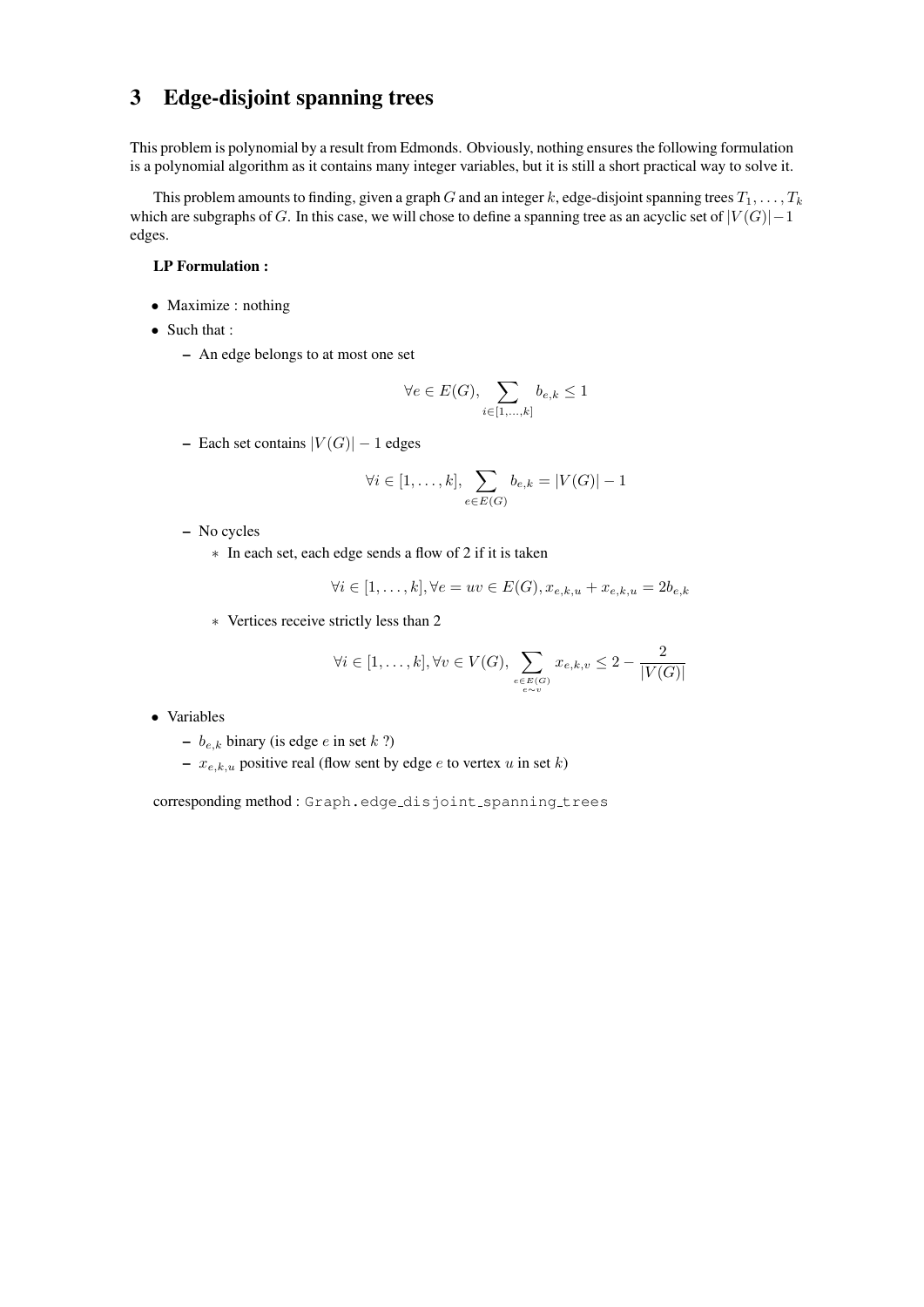### <span id="page-5-0"></span>4 Steiner tree

Finding a spanning tree in a Graph  $G$  can be done in linear time, whereas computing a Steiner Tree is NPhard. The goal is in this case, given a graph, a weight function  $w : E(G) \to \mathbb{R}$  and a set S of vertices, to find the tree of minimum cost connecting them all together. Equivalently, we will be looking for an acyclic subgraph Hof G containing  $|V(H)|$  vertices and  $|E(H)| = |V(H)| - 1$  edges, which contains each vertex from S

#### LP Formulation :

• Minimize :

$$
\sum_{e \in E(G)} w(e) b_e
$$

- Such that :
	- Each vertex from  $S$  is in the tree

$$
\forall v \in S, \sum_{\substack{e \in E(G) \\ e \sim v}} b_e \ge 1
$$

–  $c$  is equal to 1 when a vertex  $v$  is in the tree

$$
\forall v \in V(G), \forall e \in E(G), e \sim v, b_e \le c_v
$$

– The tree contains  $|V(H)|$  vertices and  $|E(H)| = |V(H)| - 1$  edges

$$
\sum_{v \in G} c_v - \sum_{e \in E(G)} b_e = 1
$$

– No Cycles

∗ Each edge sends a flow of 2 if it is taken

$$
\forall e = uv \in E(G), x_{e,u} + x_{e,u} = 2b_{e,k}
$$

∗ Vertices receive strictly less than 2

$$
\forall v \in V(G), \sum_{\substack{e \in E(G) \\ e \sim v}} x_{e,v} \le 2 - \frac{2}{|V(G)|}
$$

- Variables :
	- $b_e$  binary (is *e* in the tree ?)
	- $c_v$  binary (does the tree contain  $v$  ?)
	- $x_{e,v}$  real positive variable (flow sent by the edge)

corresponding method: Graph.steiner\_tree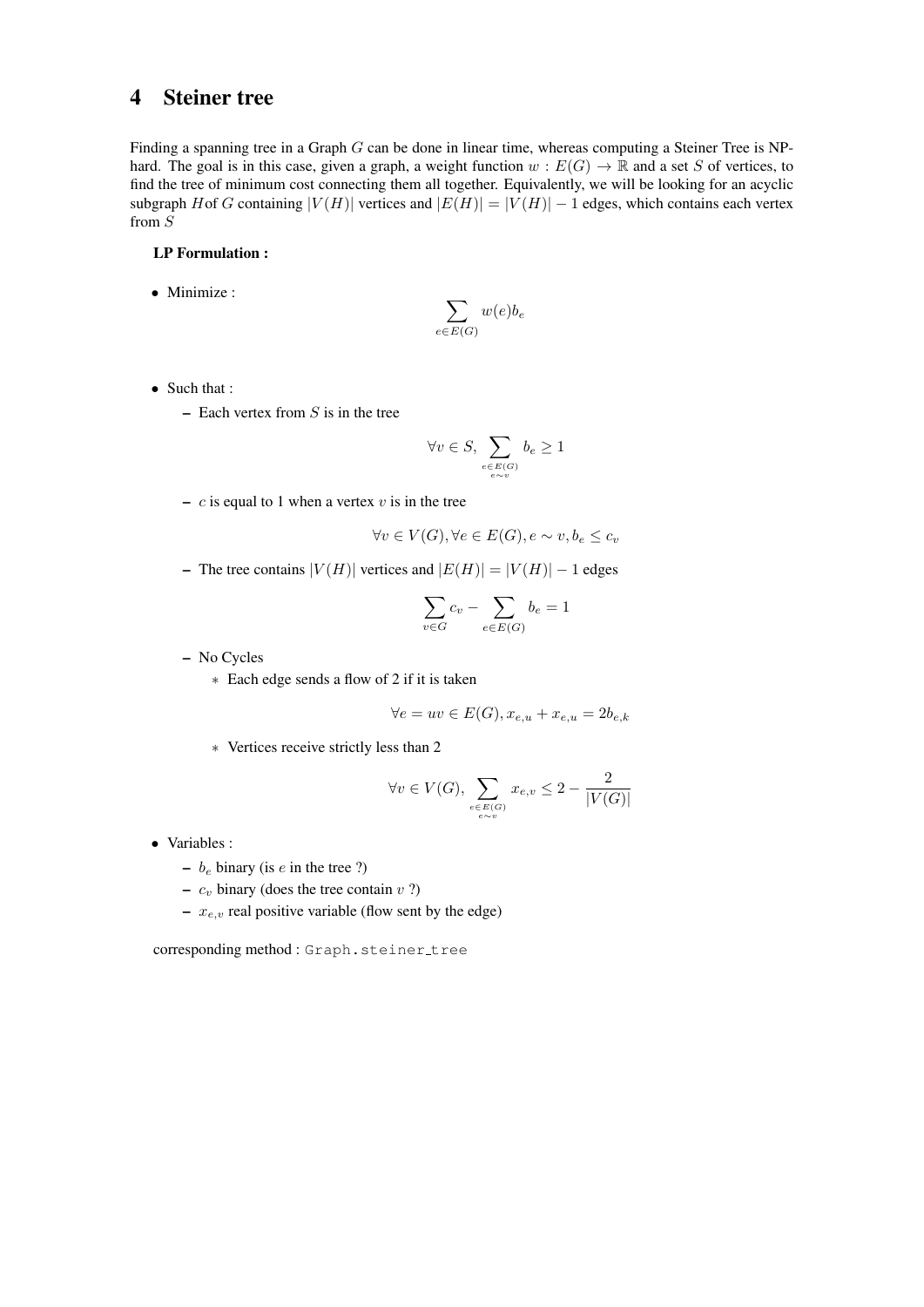# <span id="page-6-0"></span>5 Linear arboricity

The linear arboricity of a graph G is the least number k such that the edges of G can be partitionned into  $k$ classes, each of them being a forest of paths (the disjoints union of paths – trees of maximal degree 2). The corresponding LP is very similar to the one giving edge-disjoint spanning trees

#### LP Formulation :

- Maximize : nothing
- Such that :
	- An edge belongs to exactly one set

$$
\forall e \in E(G), \sum_{i \in [1,...,k]} b_{e,k} = 1
$$

– Each class has maximal degree 2

$$
\forall v \in V(G), \forall i \in [1, \ldots, k], \sum_{\substack{e \in E(G) \\ e \sim v}} b_{e,k} \le 2
$$

- No cycles
	- ∗ In each set, each edge sends a flow of 2 if it is taken

$$
\forall i \in [1, \ldots, k], \forall e = uv \in E(G), x_{e,k,u} + x_{e,k,v} = 2b_{e,k}
$$

∗ Vertices receive strictly less than 2

$$
\forall i \in [1, \dots, k], \forall v \in V(G), \sum_{e \in E(G) \atop e \sim v} x_{e,k,v} \le 2 - \frac{2}{|V(G)|}
$$

• Variables

–  $b_{e,k}$  binary (is edge e in set k ?)

–  $x_{e,k,u}$  positive real (flow sent by edge e to vertex u in set k)

## <span id="page-6-1"></span>6 Acyclic edge coloring

An edge coloring with  $k$  colors is said to be acyclic if it is proper (each color class is a matching – maximal degree 1), and if the union of the edges of any two color classes is acyclic. The corresponding LP is almost a copy of the previous one, except that we need to ensure that  $\binom{k}{2}$  $\binom{k}{2}$  different classes are acyclic.

corresponding methods :

```
sage.graphs.graph coloring.acyclic edge coloring,
sage.graphs.graph_coloring.linear_arboricity
```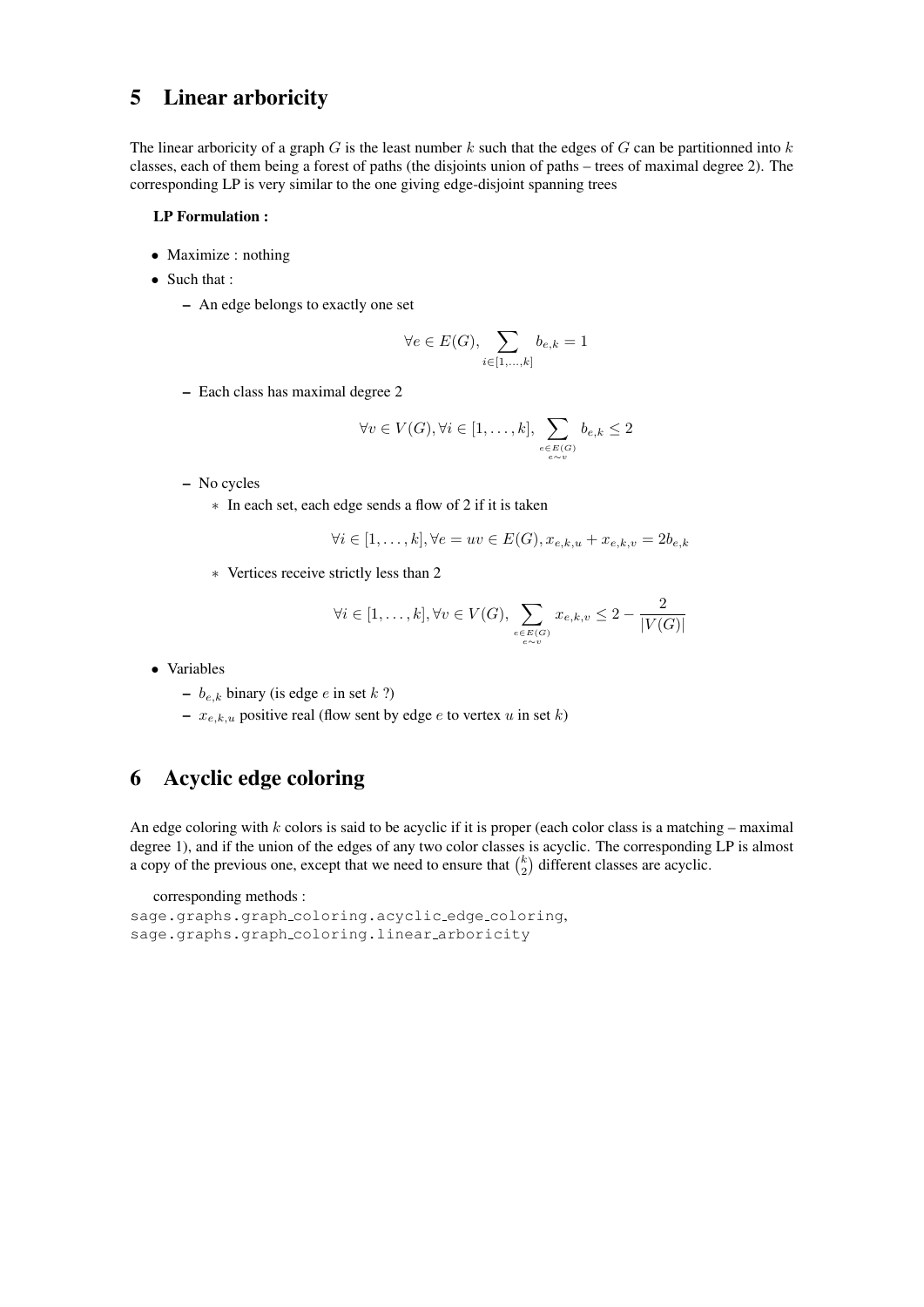# <span id="page-7-0"></span>7 H-minor

For our purposes, we will just say that finding a minor  $H$  in a graph  $G$ , consists in :

- 1. Associating to each vertex  $h \in H$  a set  $S_h$  of representants in H, different vertices h having disjoints representative sets
- 2. Ensuring that each of these sets is connected (can be contracted)
- 3. If there is an edge between  $h_1$  and  $h_2$  in  $H$ , there must be an edge between the corresponding representative sets

Here is how we will address these constraints :

- 1. Easy
- 2. For any h, we can find a spanning tree in  $S_h$  (an acyclic set of  $|S_h| 1$  edges)
- 3. This one is very costly.

To each *directed* edge  $g_1g_2$  (I consider  $g_1g_2$  and  $g_2g_1$  as different) and every edge  $h_1h_2$  is associated a binary variable which can be equal to one only if  $g_1$  represents  $h_1$  and  $g_2$  represents  $g_2$ . We then sum all these variables to be sure there is at least one edge from one set to the other.